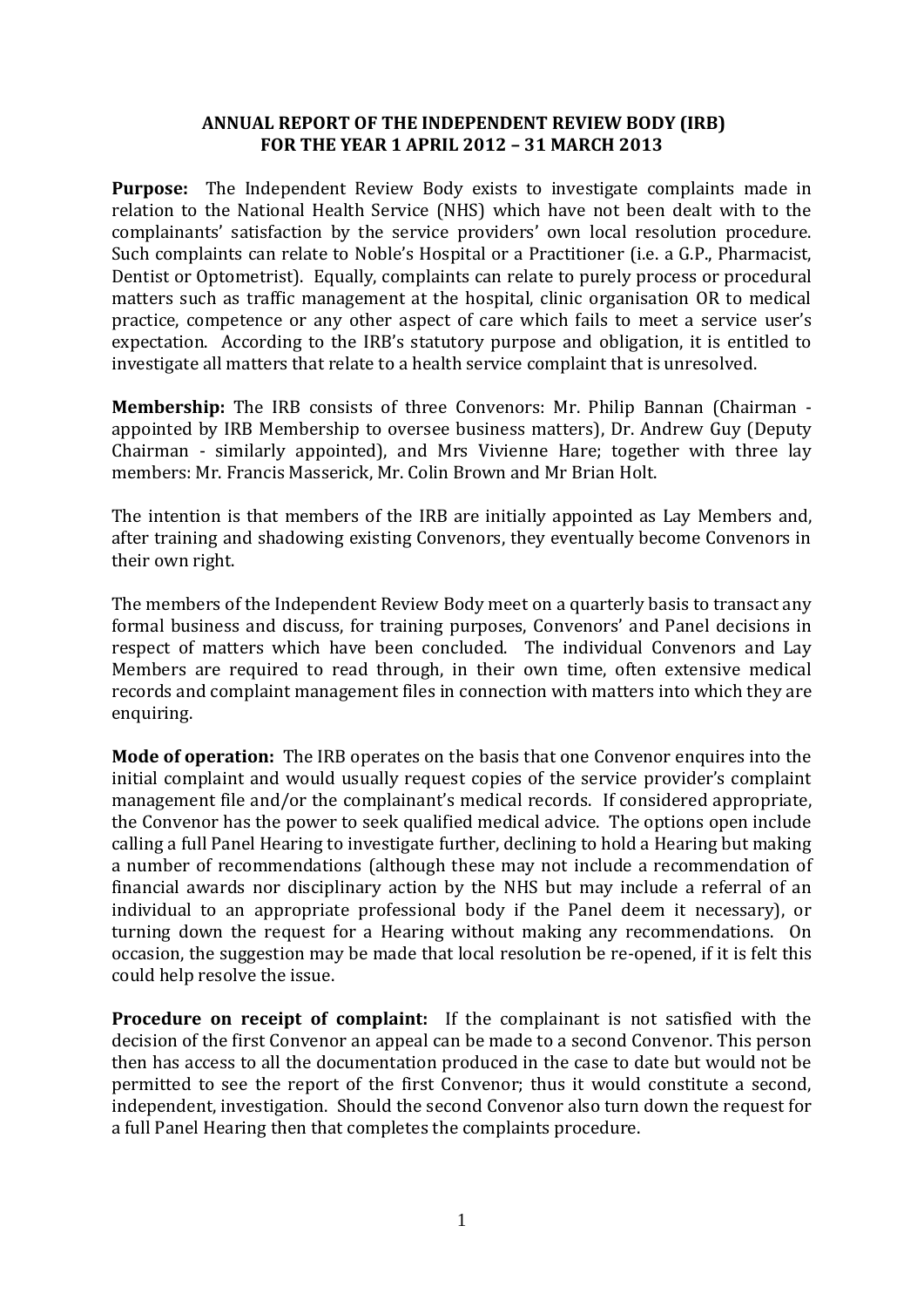Should either the first or second Convenor decide to call a Panel Hearing this member sits on the Panel but the Hearing is chaired by another Convenor not previously having had any involvement with the complaint. One of the three Lay Members completes the Panel. The complainant is invited to attend the Hearing, as are other individuals whose presence is thought to be helpful to the investigation. If the complaint involves a medical issue, independent assessors from the UK are engaged to attend the Hearing, advise the Panel Members, and then submit separate reports. These form the basis of the Panel's own final report which is circulated to all parties, including the Department of Health (DoH) or other appropriate body.

**Number of complaints:** As will be appreciated, arrangements for investigating complaints are ongoing and do not fall neatly into a yearly cycle. Thus, during the year 2012-2013, 20 complaints were under consideration. These can be summarised as follows:

- Hospital: 15
- General Practitioner: 1
- Dental Service Providers: 3
- Manx Emergency Doctor Service (MEDS): 1

This number includes a total of 11 new complaints received in 2012-2013, which consisted of:

- Noble's Hospital: 9
- Dental Service Providers: 2

Five full Hearings were held during the year, four of which involved complaints against Noble's Hospital and one against the Dental Service. At the end of the year under review, Convenors had called Hearings in connection with three other matters, all involving complaints against Noble's Hospital. A date had been fixed for one Hearing while dates were being arranged in respect of the two remaining matters. Four other complaints were still under investigation at the end of the year.

It should be noted that these figures do not correlate to the number recently included in DoH information, which were set at a much lower rate. Correspondence with the relevant DoH section suggests that this discrepancy on their part might possibly be due to technical failure.

## **OBSERVATIONS:**

## **1. Statistics**

The inaccuracy of the DoH's reporting of complaint statistics is of some concern to the IRB. It does not reflect the true nature of the numbers of complaints referred to the IRB. Inaccurate reporting does not reflect the transparency and openness which is understood to be a significant aspiration of the present Government. The IRB would suggest that this matter requires review and monitoring particularly as a recent item included in the Press indicated that complaint figures on the Island were slightly below the equivalent England rates, which could not necessarily be the case. Indeed, a letter from the Minister of Health to Members of Tynwald earlier in the year, in response to a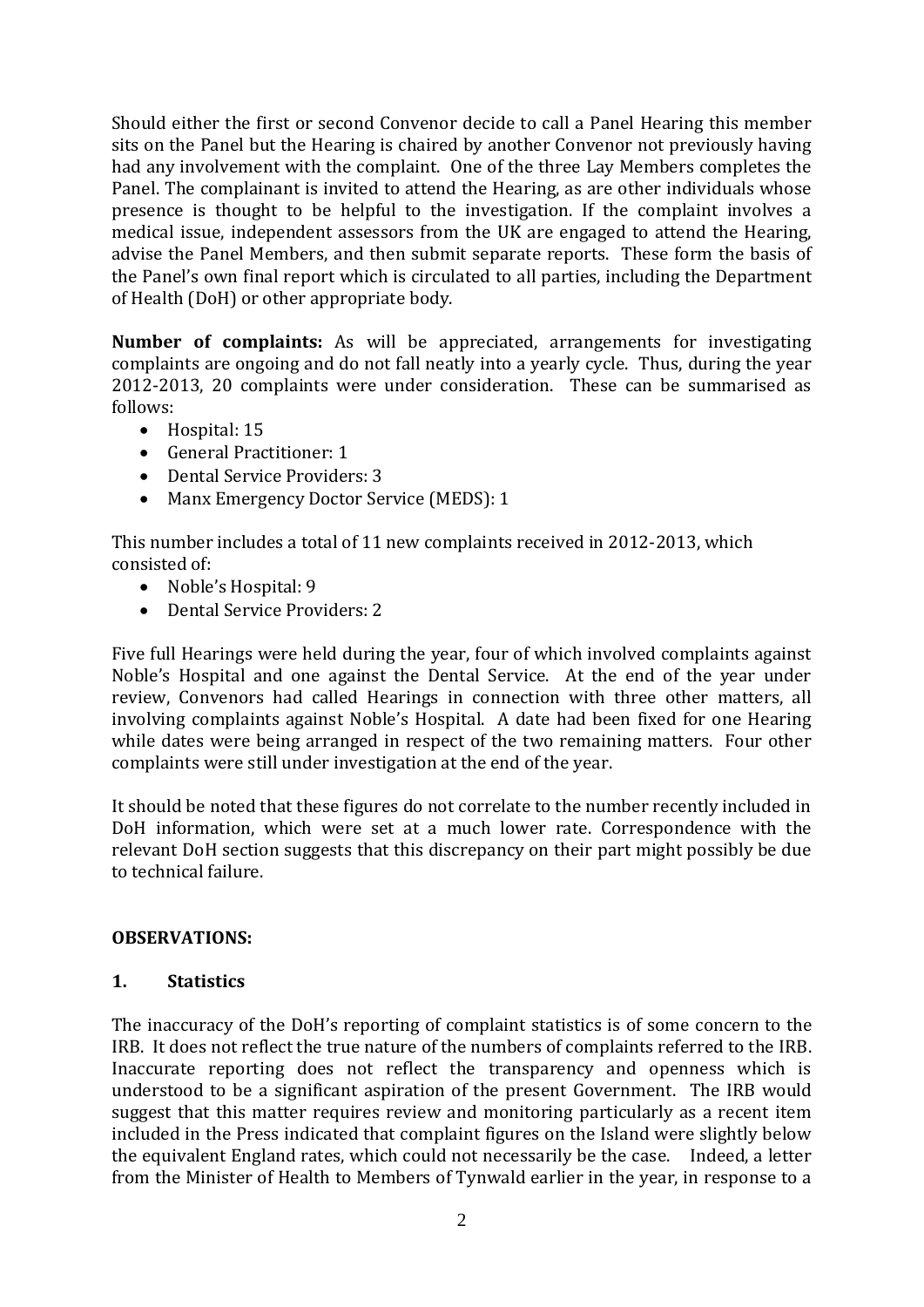supplementary question on another matter, included figures which indicated that the number of complaints received was considerably below those of the English equivalent.

# **2. IRB contact with Hospital**

Whilst, in general, DoH personnel have been extremely helpful, there have been recent occasions where it was felt that there was a certain obstruction of the IRB in its attempts to resolve issues. In this connection, it might be appropriate to remind related staff that the IRB is appointed to review complaints in an independent and impartial manner and this is exactly what it aims to achieve; neither siding with the complainant or service provider, but using all powers allotted to it to make a fair judgement. The objective being to make such recommendations that will improve the service and provide its users with enhanced arrangements.

## 3. **IRB contact with the DoH, Crookall House**

There have been two recent instances where interventions by a senior member of the Department have caused concern to the Members of the IRB.

The first intervention was where the DoH executive claimed that the IRB was endeavouring to establish policy, and the second intervention challenged the IRB's right to address clinical issues. The second intervention arose slightly after the end of the year under review, but we mention it here as it was a continuation of a negative trend in our dealings with the DoH.

The IRB Members do not accept the points made: the Members have met to discuss the implications of these interventions and collectively feel that they constitute an attack on the body's independence that runs contrary to the intent of the incorporating Act.

## **4. Nature of Complainants**

In the majority of cases complainants appear to be content with the efforts taken by the IRB to resolve complaints and are aware that, at Panel hearing level, much expense is involved in appointing independent medical experts from the UK who provide the Panel (and complainants) with the medical knowledge to explain the use of clinical procedures. In addition, appeals against decisions not to offer a panel hearing are relatively infrequent.

However, it is worth noting that there has more recently been criticism of, not only the judgement of the IRB, but that of the appointed medical experts as contained in the Hearing reports. The IRB's involvement is finished once the Panel report has been circulated other than to review the service provider's response to any recommendations, but increasingly complainants question results. This may simply be the nature of some recent complainants to pursue beyond resolution and a failure to recognize the limits to which the IRB may go, despite this limit being laid out at the start of the process.